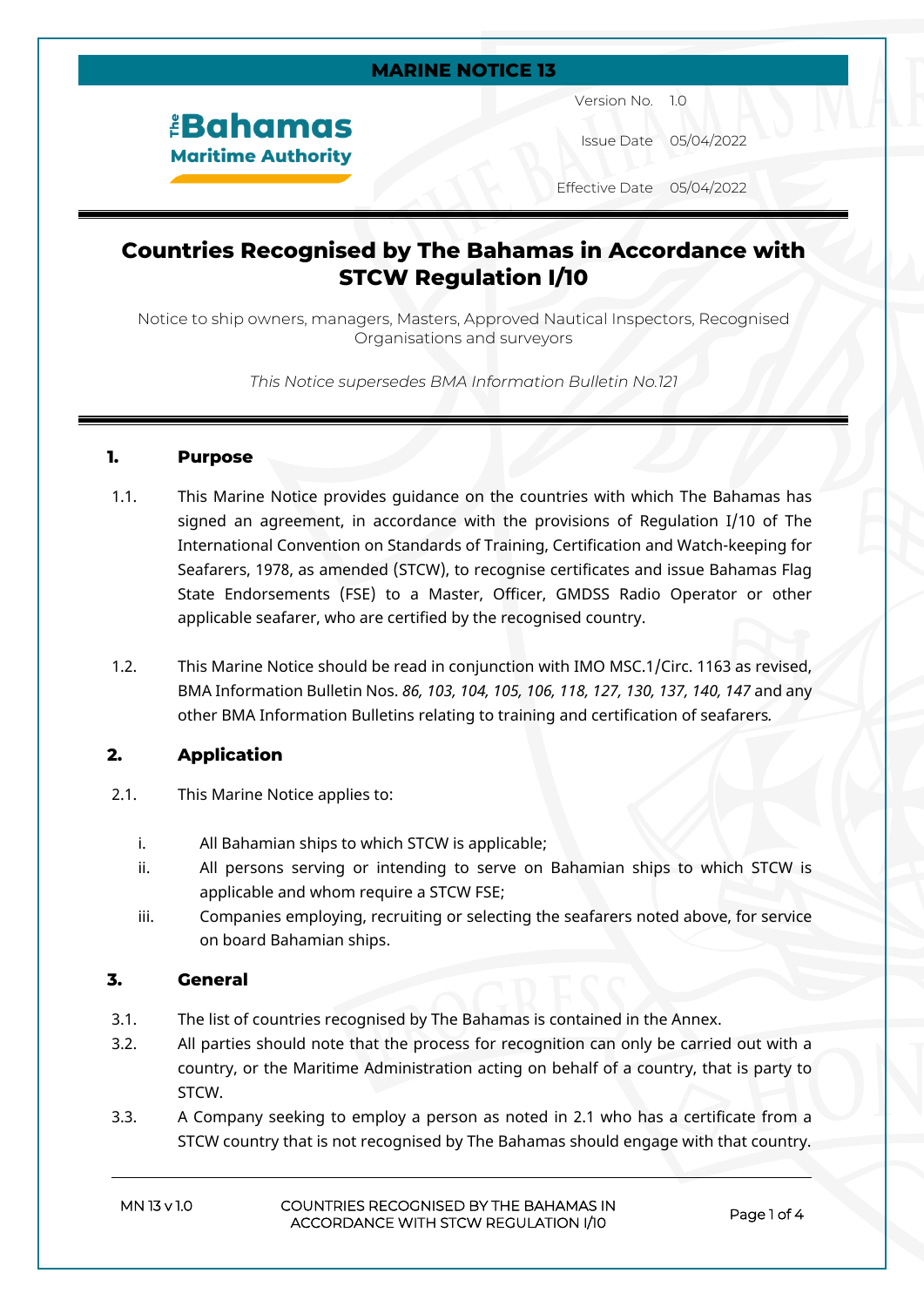

3.4. Notwithstanding that a country is party to STCW, it remains the prerogative of The Bahamas as to whether an STCW recognition agreement will be entered into with a country and if so, the conditions relating to the same.

#### **4. Queries**

4.1. Any queries on this Notice may be submitted to star Cobahamas maritime.com or any BMA office.

**MN 13 v 1.0 COUNTRIES RECOGNISED BY THE BAHAMAS IN ACCORDANCE WITH STCW REGULATION I/10 Page 2 of 4**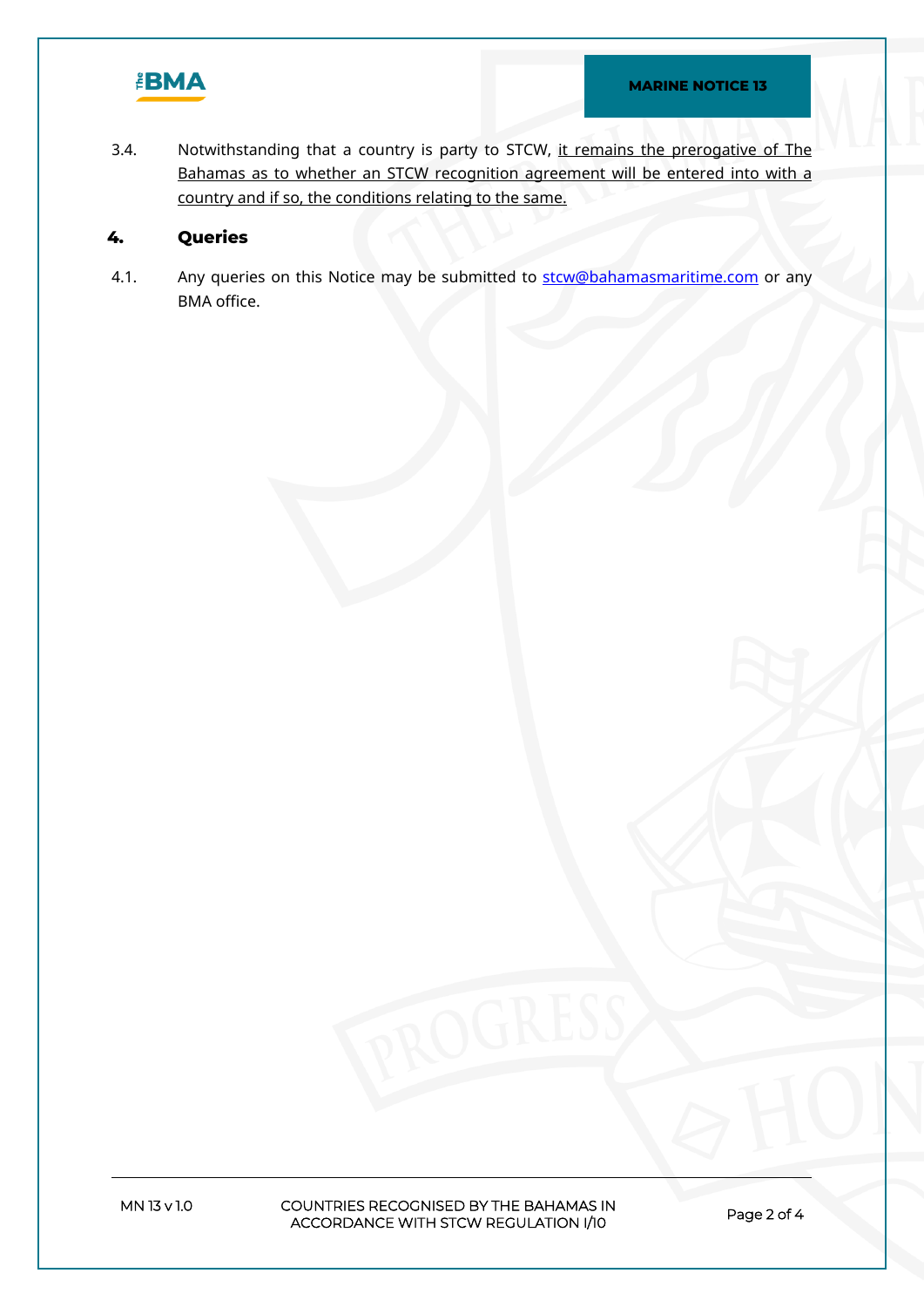

**ANNEX – List of Countries with which The Bahamas has concluded an agreement for Recognition of Certificates under STCW 1978, as amended, Regulation I/10** *(This list is effective: 29 January 2020***)**

Algeria Kuwait Argentina Latvia Australia Liberia Bangladesh Lithuania Belgium Malaysia Brazil Brunei Myanmar Bulgaria **Mexico** Mexico Canada Montenegro Cape Verde **Morocco** Morocco Chile **Netherlands, including Aruba, Curacao and Sint** Maarten China, including Hong Kong New Zealand Colombia Nigeria Croatia Norway Cuba Pakistan Cyprus Panama Czech Republic **Papua New Guinea** Denmark, including Faroe Islands Peru Ecuador **Philippines** Egypt Poland Estonia **Portugal** Ethiopia Romania Finland Russia France Serbia Germany **Singapore** Georgia **Slovak Republic** Ghana **Slovenia** Greece South Africa Hong Kong Spain Spain Spain Honduras\* Sri Lanka Hungary Sweden Iceland Switzerland Switzerland India Thailand Indonesia Turkey Ireland Ukraine Israel United Kingdom Italy Uruguay Jamaica United States of America Japan Vanuatu Jordan Venezuela Korea, Republic of Viet Nam

*\* Certificates of Proficiency accepted. Certificates of Competency are not recognised.*

**MN 13 v 1.0 COUNTRIES RECOGNISED BY THE BAHAMAS IN ACCORDANCE WITH STCW REGULATION I/10 Page 3 of 4**